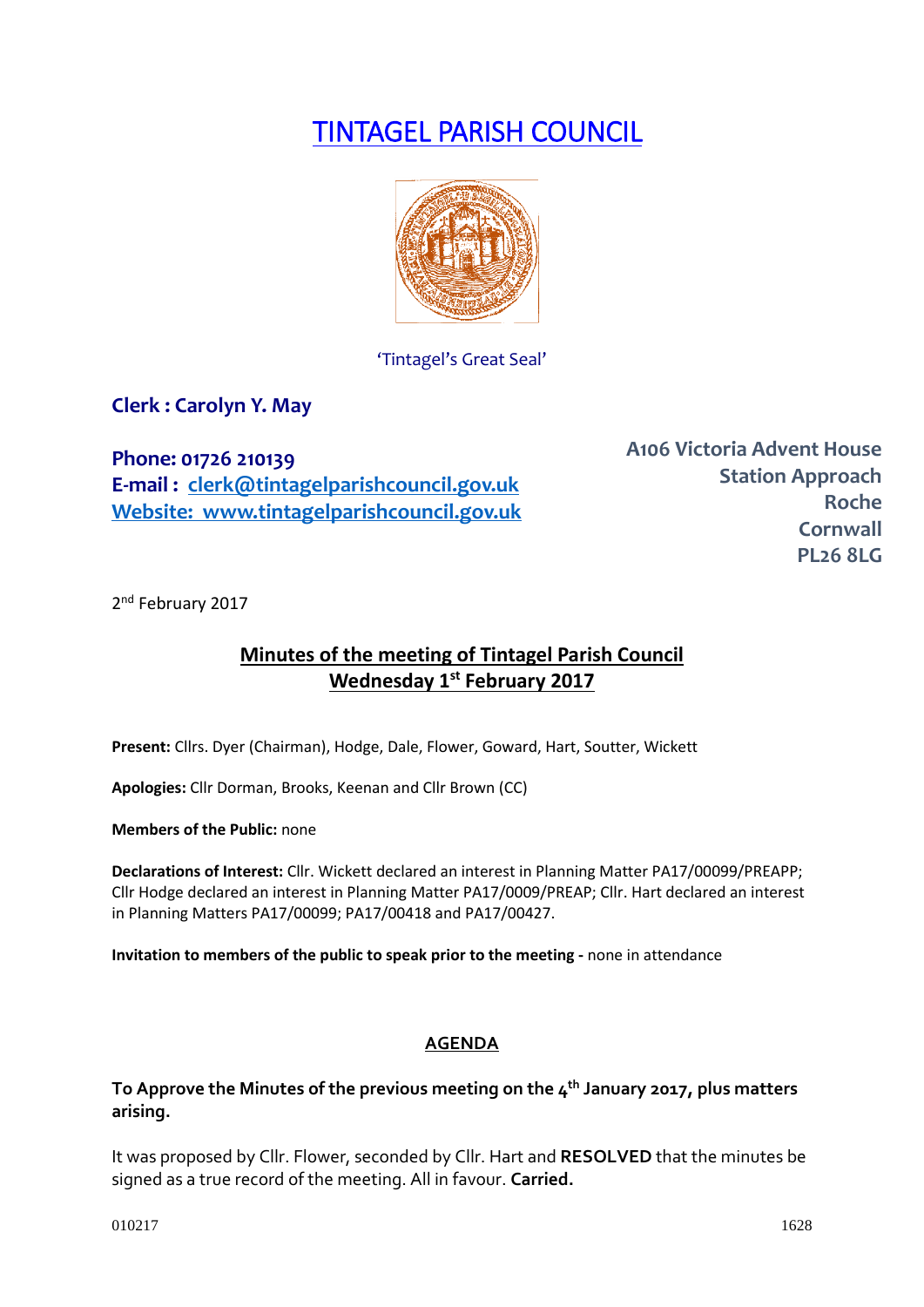## **Reports**

Cllr. Goward provided a report to the Members, in respect of his attendance with the Parish Clerk, at a site meeting for the proposed new access bridge from the mainland to Tintagel Castle island.

The Chairman thanked Cllr Goward for his report.

Cllr Goward reported to Members that the white lining had not yet been carried out in the Bossinney Road car park.

Cllr. Flower reported that the Social Hall Annual Meeting would take place at the Social Hall on Thursday 2<sup>nd</sup> February 2017.

Cllr Wickett reported that the proposed meeting with representatives of Cornwall Council, in respect of Bossiney Road Car Park, had not yet taken place. He added that the meeting would take place in late February. The delay was a direct result of Cornwall Council Officer's difficult schedules, prior to that time.

#### **Planning Decisions** – **Noted**

#### **Planning Applications**

At 19.19 hrs Cllr Hart left the Chamber; Cllrs. Hodge and Wickett undertook to refrain from entering into discussion, in relation to Matter PA17/00099/PREAPP and from voting upon the same.

**PA17/00099/PREAPP -** Pre-application advice on the erection of a new dwelling. **Location:** Clifden Farm, Halgabron, Tintagel, Cornwall PL34 0BD. **Applicant:** Mr & Mrs R. Nute.

Members discussed the pre-application documentation. Concerns in relation to the building of a new property at the location (which is outside the designated Planning Area) and the ANOB status of the area were alluded to. Members understood that the proposed new building would be subject to an 'Agricultural Tie'.

It was **proposed** by Cllr Flower and **seconded** by Cllr. Dale that the Parish Council should object to the application.

**A motion for an Amendment** was **proposed** by Cllr. Goward and **seconded** by Cllr. Soutter, that there should be no objection made by the Parish Council to the application, on the stated condition that the property is to remain an 'agricultural dwelling'. **Carried** – three Members in favour, one Member against and two Members abstained.

It was then **RESOLVED** that the **Substantive Motion** be**,** that: Tintagel Parish Council does not object to the Planning Application on the condition that the property is to remain an agricultural dwelling'. **Carried:** Three Members in favour, two Members against.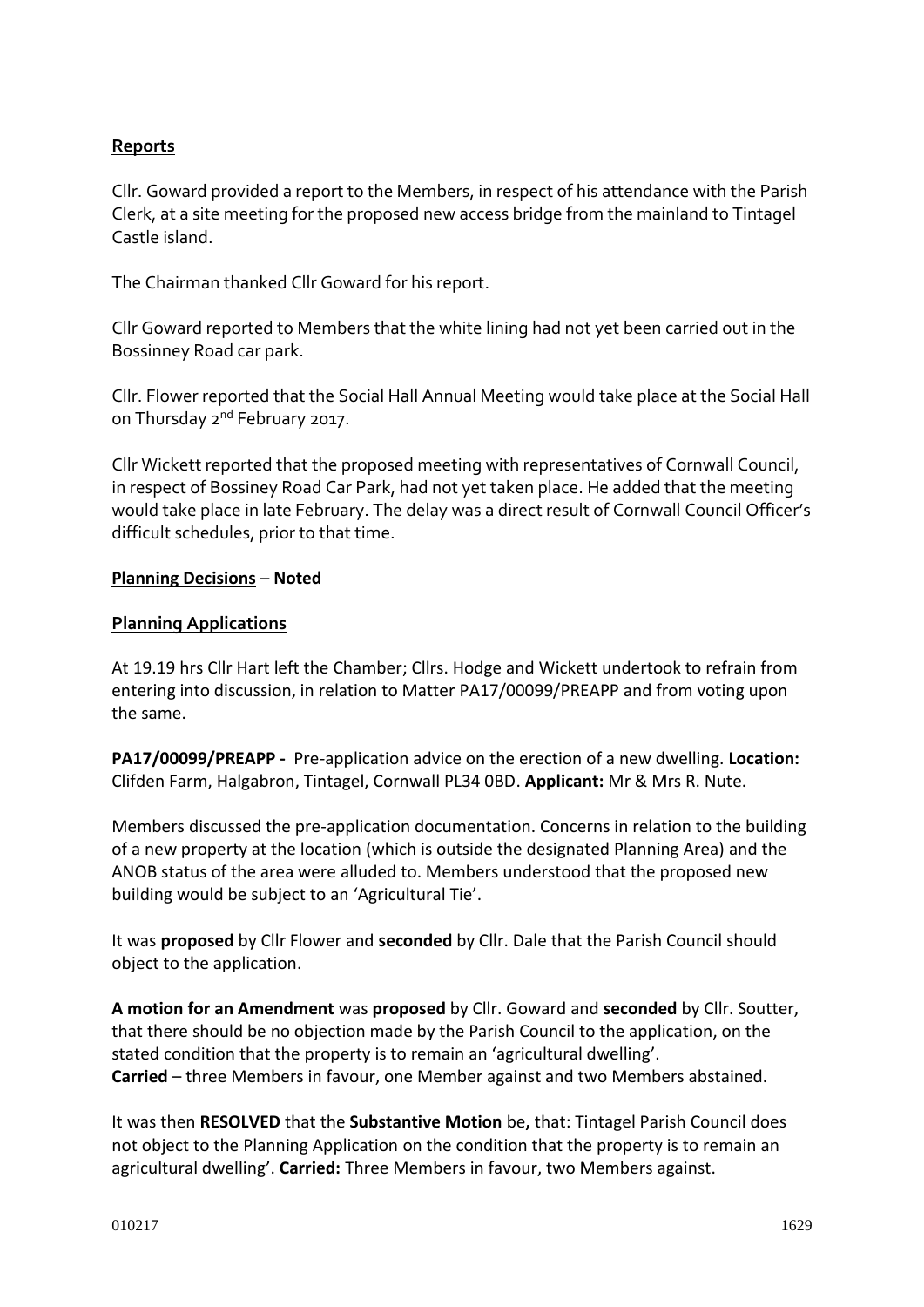**PA17/00418 -** Application for a Non-Material Amendment to Application PA16/09527. **Location:** Hayford, Trewarmett Lane, Tintagel PL34 0ES.

It was **proposed** by Cllr. Goward and seconded by Cllr. Soutter and **RESOLVED** that there be no objection to this application. Three in favour and three abstentions. **Carried.**

**PA17/00427 –** Application for first floor side extension and single storey rear extension. **Location:** 15 Westground Way, Bossiney, Tintagel, Cornwall PL34 0BH.

It was **proposed** by Cllr. Goward and seconded by Cllr. Soutter and **RESOLVED** that there be no objection to this application. Five in favour and two against. **Carried.**

19:30 hrs Cllr. Hart returned to the Chamber.

19:30 hrs Cllr. Wickett left the Chamber

**PA17/00217 –**Application for an extension of rear annex and conversion of loft space. **Location:** Ingledene, Bossiney Road, Tintagel.

It was **proposed** by Cllr. Flower and seconded by Cllr. Goward and **RESOLVED** that there be no objection to this application. All in favour. **Carried.**

19:37 hrs Cllr. Wickett returned to the Chamber.

A discussion relating to the dissemination of planning applications, requiring a Parish Council response, between Parish Council meetings was discussed. The Clerk advised Members that extensions to the deadline date for responses had been refused. It was **agreed** that the Parish Clerk should correspond with Cornwall Council Planning Dept., highlighting the fact that the Council meets on the first Wednesday of each month and that all planning applications are considered and determined at that meeting. The Clerk should request that CC bear that fact in mind and extend any deadline, falling between Parish Council meetings, to the morning following the next meeting and provide an undertaking that the Clerk will forward the Parish Council's decisions the following morning.

## **Correspondence**

The Clerk advised Members that eleven additional invoices had been received since the publication of the Agenda and that a revised schedule of payments had been issued. **Noted**

• Cormac Solutions Ltd – The Parish Clerk advised Members that Cormac Solutions Ltd had now appeared to understand that the Parish Council was no longer responsible for Trebarwith Strand Public Lavatories and have undertaken to refrain submitting further invoices to the Parish Council for these facilities. The Clerk also explained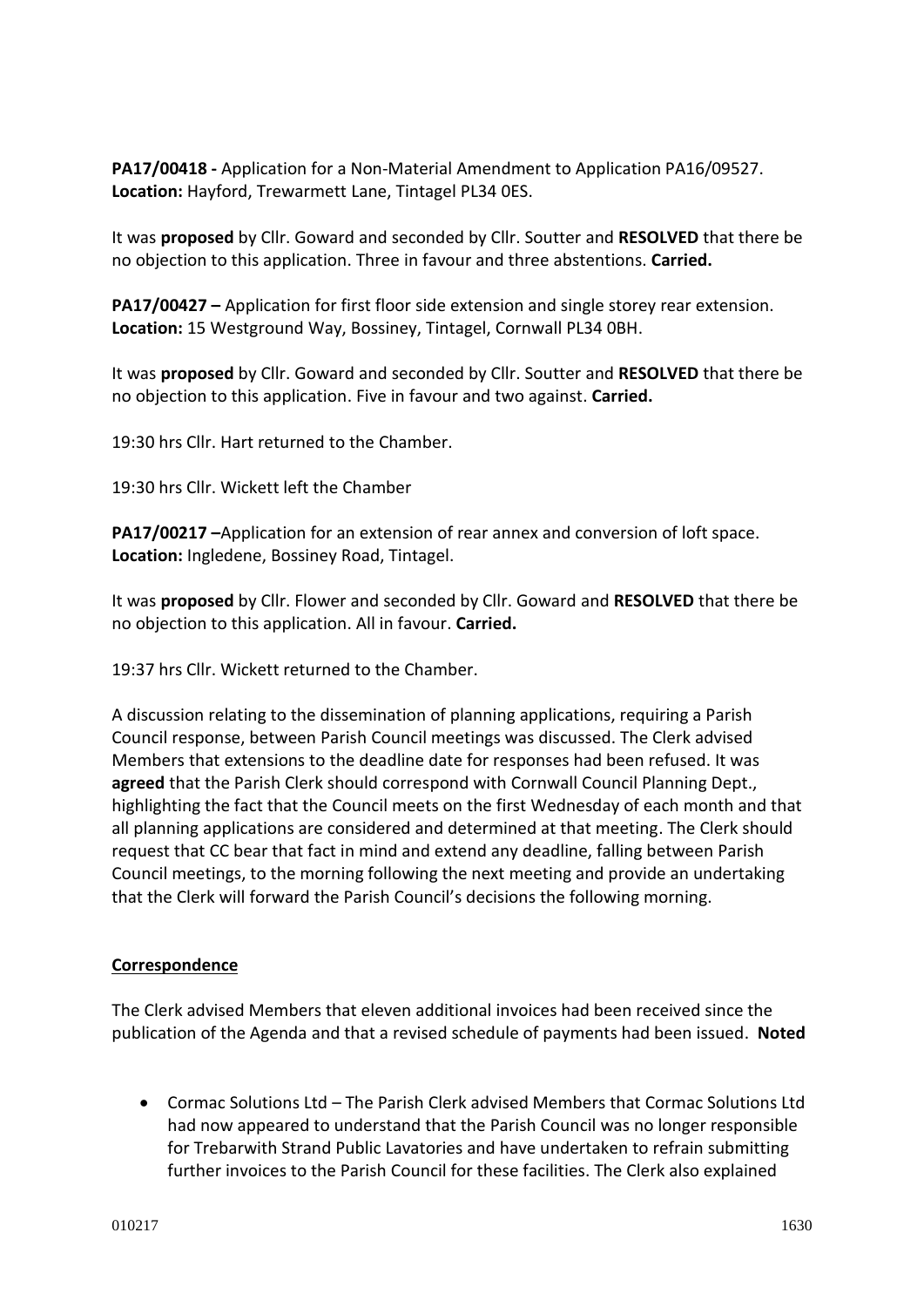that Trevena Square Pubic Lavatories remain closed and that there is no cleaning being undertaken therefore no invoices for cleaning services will be paid.

- The Clerk advised the Members that the Engrossed Transfer Deed for Trevena Square lavatories has been received and that the designated signatories would complete the required sections of the Deed, following the conclusion of the meeting.
- The Clerk advised the Members that a letter had been received from 'Tree Investment'. The owner of the company has offered to remove and replace a dead hawthorn tree in Trevena Square, at no cost to the Parish Council.

Members were pleased to accept the offer of a replacement tree but **agreed** that the Parish Clerk should correspond with the donor, requesting that, prior to the planting of the replacement tree, the Parish Council should be advised of the species intended to be used, so that the suitability of the same can be considered.

• The Clerk advised the Members that a let had been received a letter from the CEO of Cornwall Hospice Care, relating to a parking invoice received by the Charity's vehicle, whilst parked adjacent to the Charity's shop at Trevena Square. Within the said letter, the CEO requested that the Parish Council give written permission to the Charity, which would enable the vehicle to be parked at the site lawfully.

Members discussed the request at length, raising several issues, which highlighted the problems of complying with the request. In particular, it was felt that there is a danger of an unacceptable precedent being set, should permission to park adjacent to the property. Members also highlighted the fact that there are marked loading bays close to the shop itself. It would not be unreasonable for the charity's drivers to utilise these.

Another Member alluded to the availability of parking space at the rear of the shop itself and that the space could be used by the charity's vehicles. However, it was understood that this was not a viable proposition.

The Clerk suggested that the charity might be provided with a parking permit, by the Parish Council. However, Members felt that the proposal was unacceptable due to the fact that the charity uses several types of vehicles for collections and deliveries and that it would be untenable to provide all of them with a parking permit.

The Members were unwilling to give written authority to the charity, permitting the vehicles visiting the shop to park alongside the building at Trevena Square. When the vehicles are parked in that spot, the rear of the van encroaches onto the pavement/ road and, therefore, creates a hazard to pedestrians and other drivers. There is a question of legal liability, should an accident occur and Members did not wish to prejudice the Parish Council in that manner.

It was **agreed** that the Parish Clerk should correspond with the CEO of Cornwall Hospice Care, setting out the Council's position on the matter.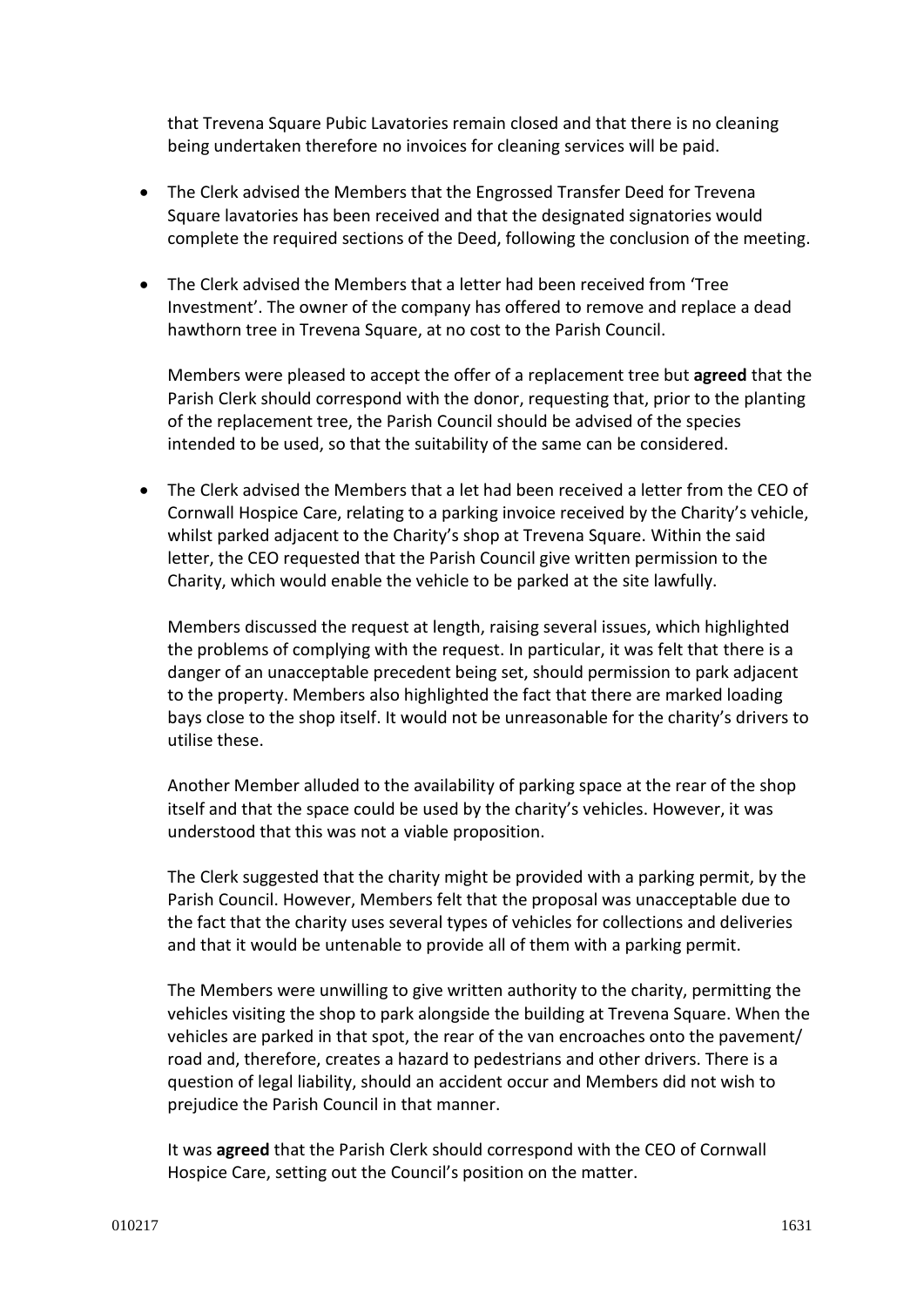• The Clerk advised Members that two road closure notices had been received, highlighting the content of the same.

#### **Information**

Clerk's Actions – **Noted**

#### **Internet Security**

The Clerk advised the Parish Council that the laptop computer has now been reset to the factory settings and that a new security package is now being installed.

#### **Accounts Payable**

|      | <b>TPC Cheques payments</b>           | 1st February 2017                                    |          |            |              |            |
|------|---------------------------------------|------------------------------------------------------|----------|------------|--------------|------------|
|      |                                       |                                                      | Cost     | <b>VAT</b> | <b>Total</b> |            |
| 2868 | Mark Brocklehurst                     | Advance for Cabling (Trevena<br>Square)              | 40.00    |            | 40.00        |            |
| 2869 | Came & Company<br>Insurance           | <b>Insurance Premium</b>                             | 920.59   | 92.06      | 1,012.06     | <b>TVC</b> |
| 2870 | <b>RTP</b>                            | Social Hall Survey Fees                              | 767.10   | 153.42     | 920.52       |            |
| 2871 | Healthmatic                           | <b>Validator Supply</b>                              | 135.00   | 27.00      | 162.00       |            |
| 2872 | <b>Cormac Solutions Ltd</b>           | Monthly Cleaning Services -<br>Bosinney              | 680.44   | 136.09     | 816.53       |            |
| 2873 | Brocklehurst Elec.<br><b>Services</b> | Resetting of Laptop                                  | 60.00    |            | 60.00        |            |
| 2874 | Brocklehurst Elec.<br>Services        | Coin Collection                                      | 48.00    |            | 48.00        |            |
| 2875 | Seadog IT                             | <b>Website Hosting</b>                               | 19.95    |            | 19.95        |            |
| 2876 | Seadog IT                             | Removal of M. Brocklehurst<br>reference from Website | 11.25    |            | 11.25        |            |
| 2877 | Viking                                | Stationery                                           | 49.90    | 9.98       | 59.88        |            |
| 2878 | Nicholas Spurdens                     | Re-imbursement for Toilet<br>Lock                    | 86.15    | 17.10      | 102.59       |            |
| 2879 | Lowe Electrical Ltd                   | Repair. Install and remove<br>Christmas Lights       | 2,766.00 | 553.20     | 3,319.20     |            |
| 2880 | South West Water                      | Water/Sewerage                                       | 1,018.08 |            | 1,018.08     |            |
| 2882 | <b>Trewarmett Church Yard</b>         | Grant                                                | 700.00   |            | 700.00       |            |
| 2883 | A.Pearce                              | Handyman                                             | 172.50   |            | 172.50       |            |
| 2885 | Carolyn Y. May                        | <b>Clerks Salary</b>                                 | 1137.3   | 227.46     | 1364.76      |            |
| 2885 | Carolyn Y. May                        | Clerk's Expenses                                     | 134.55   | 20.04      | 114.51       |            |
| 2884 | ICO                                   | <b>Data Protection Licence</b>                       | 35.00    |            | 35.00        |            |
| 2886 | Suez                                  | <b>Refuse Collection</b>                             | 18.58    | 3.72       | 22.30        | <b>TVC</b> |
| 2887 | Camelford Town Band                   | Christmas Lights Event                               | 150.00   |            | 150.00       |            |
| 2888 | South West Water                      | Water/Sewerage                                       | 175.47   |            | 175.47       | <b>TVC</b> |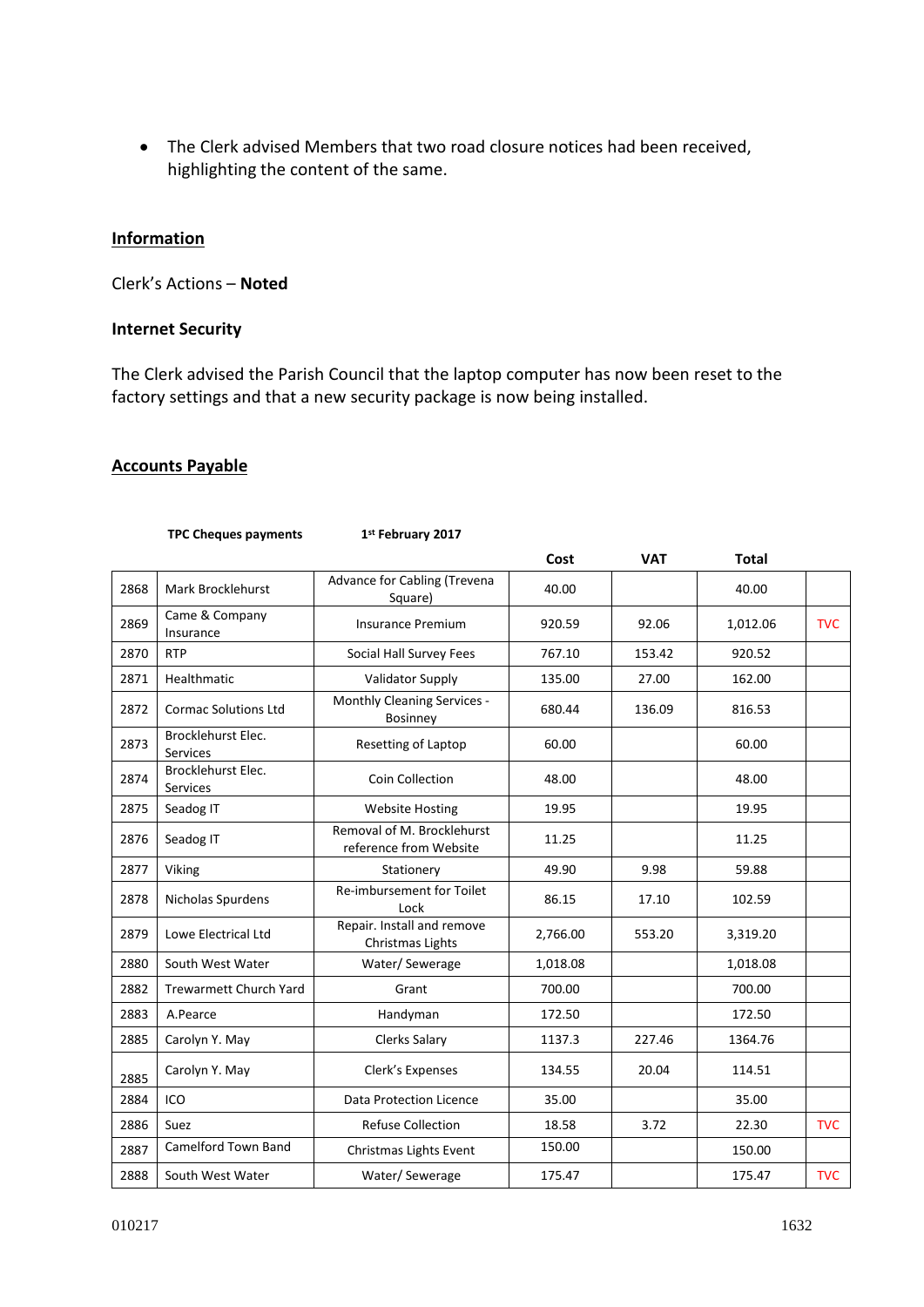| 2889 | Cornwall Council Legal<br>Fees             |                        | 238.78    | 47.76     | 286.54     |            |
|------|--------------------------------------------|------------------------|-----------|-----------|------------|------------|
| 2890 | A. Pearce                                  | Handyman               | 277.50    |           | 277.50     |            |
| 2891 | <b>Brocklehurst Electrical</b><br>Services | Repair of notice board | 107.00    |           | 107.00     |            |
| 2891 | <b>Brocklehurst Electrical</b><br>Services | Coin Collection        | 78.00     |           | 78.00      |            |
| 2892 | <b>BT</b>                                  | Telephone              | 46.31     | 9.26      | 55.57      | <b>TVC</b> |
|      |                                            |                        |           |           |            |            |
|      |                                            |                        |           |           |            |            |
|      |                                            |                        |           |           |            |            |
|      |                                            |                        |           |           |            |            |
|      |                                            |                        | £9.913.28 | £1,297.58 | £11,201.20 |            |

It was proposed by Cllr Dyer, seconded by Cllr Soutter and **RESOLVED** that the accounts be agreed. Unanimous. **Carried**

## **Agenda Items**

## **Public Participation in Parish Council Meetings**

Cllr Hart requested to be advised of the correct protocol in relation to the inclusion of members of the public in Parish Council discussions falling out-with the period allocated for public speaking.

Cllr Dyer stated that she had discussed the subject with CALC on 1<sup>st</sup> February 2017 and had been advised that a member of the public may, at the discretion of the Chairman, be invited to address the Council where he/she has something constructive to add to the discussion. It was stated that the discretion permits new and relevant information to be provided to the Members.

The CALC spokesperson added that, in the interests of good practice, it might be advisable (when the Chairman is seeking to exercise this prerogative) for all Members to be consulted, prior to the member of the public being permitted to speak.

All Members were in agreeance with this suggested course of action.

The Parish Clerk suggested that the relevant Standing Order should be amended to reflect this addition. The suggestion was not accepted.

## **Tintagel Visitors Centre**

Cllr Hodge raised the issue of the management of the TVC, particularly in relation to financial administration. The Parish Clerk's opinion was sought and she advised the Members that, prior to any decisions being made, in relation to the future direction of the TVC, it would be necessary for a full internal review of the service to be carried out.